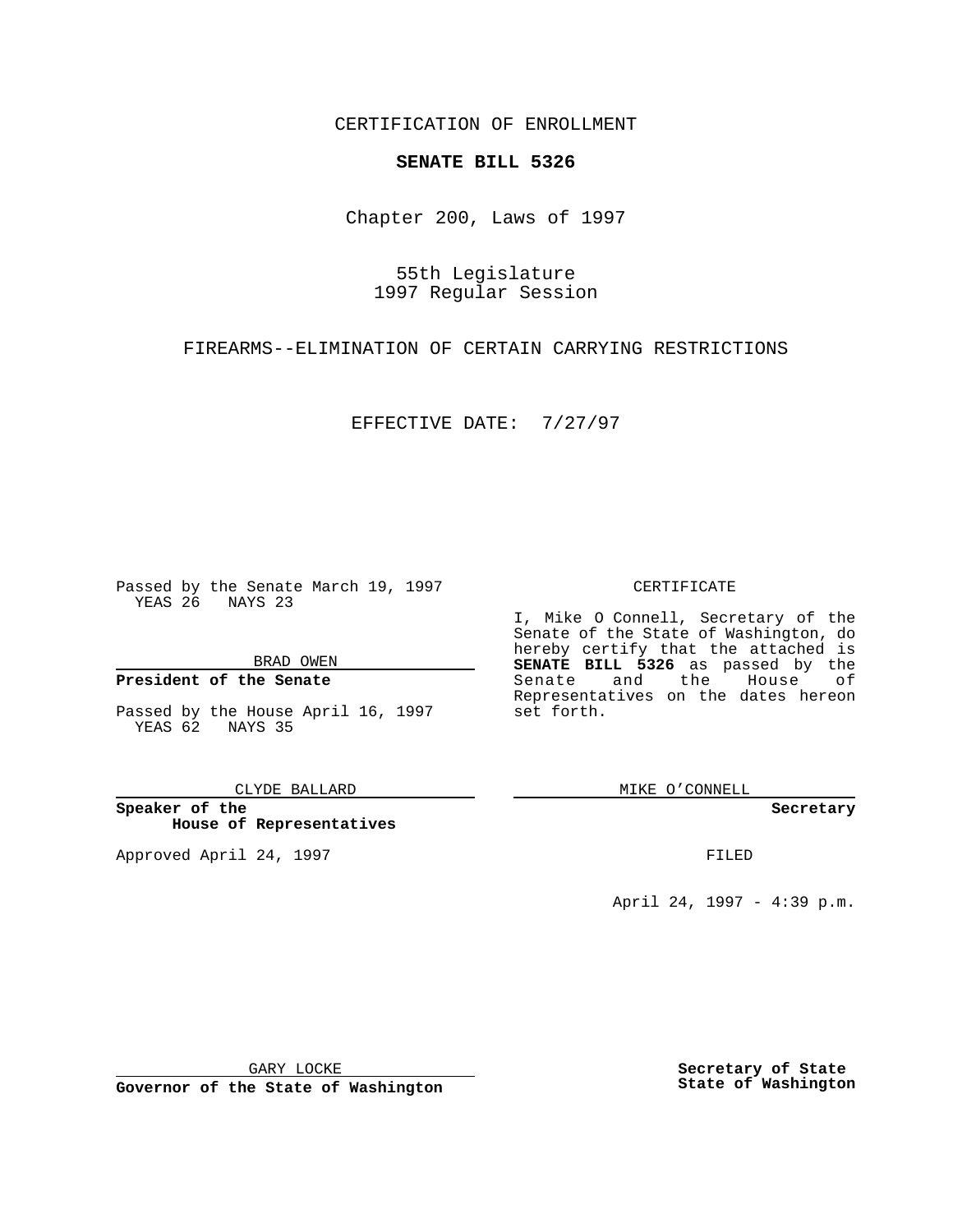## **SENATE BILL 5326** \_\_\_\_\_\_\_\_\_\_\_\_\_\_\_\_\_\_\_\_\_\_\_\_\_\_\_\_\_\_\_\_\_\_\_\_\_\_\_\_\_\_\_\_\_\_\_

\_\_\_\_\_\_\_\_\_\_\_\_\_\_\_\_\_\_\_\_\_\_\_\_\_\_\_\_\_\_\_\_\_\_\_\_\_\_\_\_\_\_\_\_\_\_\_

Passed Legislature - 1997 Regular Session

**State of Washington 55th Legislature 1997 Regular Session**

**By** Senators Hargrove, Zarelli, Loveland, Snyder, Schow, Rasmussen and Benton

Read first time 01/23/97. Referred to Committee on Law & Justice.

AN ACT Relating to carrying a firearm; and amending RCW 9.41.050.

BE IT ENACTED BY THE LEGISLATURE OF THE STATE OF WASHINGTON:

 **Sec. 1.** RCW 9.41.050 and 1996 c 295 s 4 are each amended to read as follows:

 (1)(a) Except in the person's place of abode or fixed place of business, a person shall not carry a pistol concealed on his or her person without a license to carry a concealed pistol.

 (b) Every licensee shall have his or her concealed pistol license in his or her immediate possession at all times that he or she is required by this section to have a concealed pistol license and shall display the same upon demand to any police officer or to any other person when and if required by law to do so. Any violation of this subsection (1)(b) shall be a class 1 civil infraction under chapter  $((7.84))$  7.80 RCW and shall be punished accordingly pursuant to chapter  $((7.84))$  7.80 RCW and the infraction rules for courts of limited jurisdiction.

 (2) A person shall not carry or place a loaded pistol in any vehicle unless the person has a license to carry a concealed pistol and: (a) The pistol is on the licensee's person, (b) the licensee is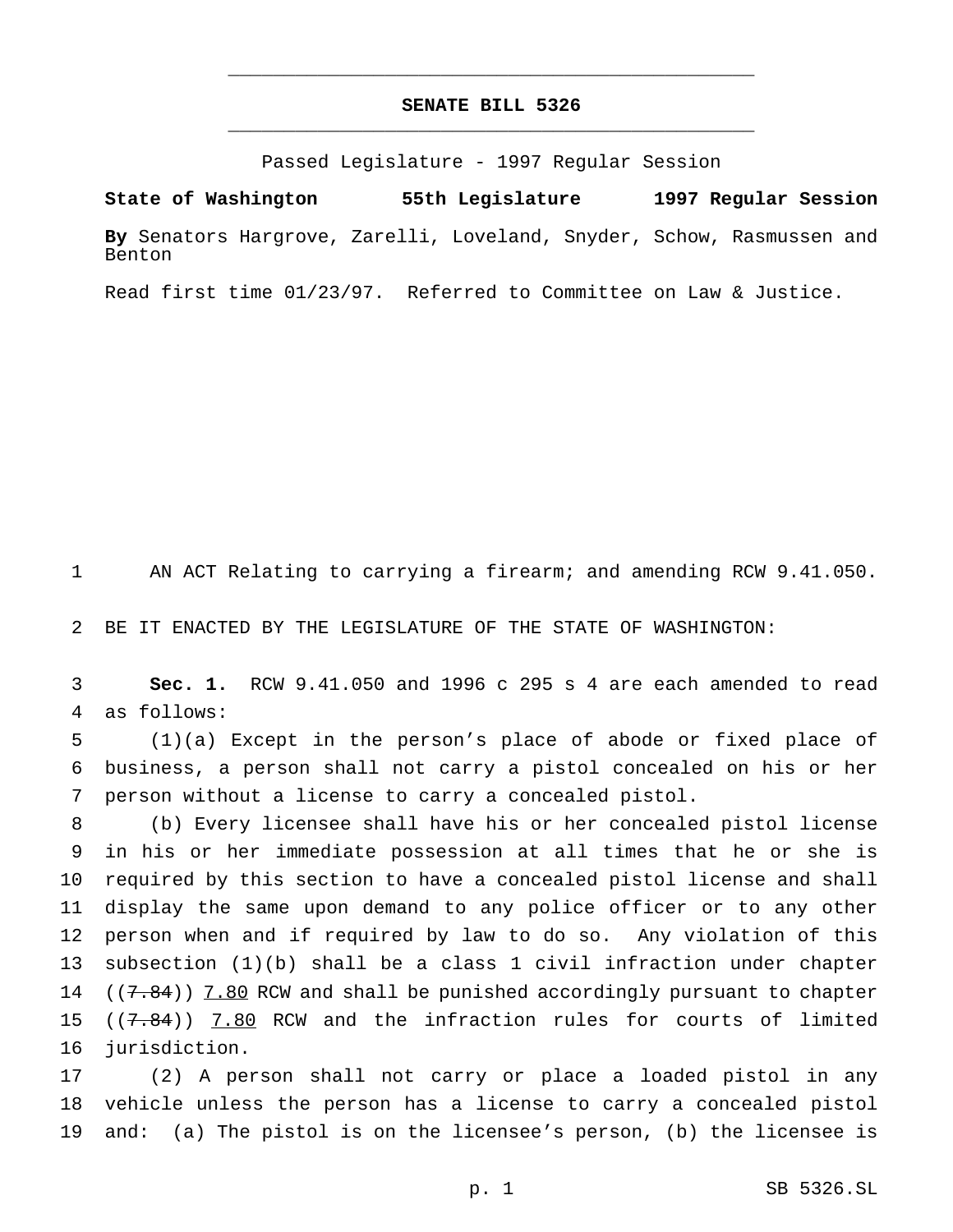1 within the vehicle at all times that the pistol is there, or (c) the 2 licensee is away from the vehicle and the pistol is locked within the 3 vehicle and concealed from view from outside the vehicle.

 (3) A person at least eighteen years of age who is in possession of an unloaded pistol shall not leave the unloaded pistol in a vehicle unless the unloaded pistol is locked within the vehicle and concealed from view from outside the vehicle.

8 (4) ((Except as otherwise provided in this chapter, no person may 9 carry a firearm unless it is unloaded and enclosed in an opaque case or 10 secure wrapper or the person is:

11 (a) Licensed under RCW 9.41.070 to carry a concealed pistol;

12 (b) In attendance at a hunter's safety course or a firearms safety 13 <del>course;</del>

14 (c) Engaging in practice in the use of a firearm or target shooting 15 at an established range authorized by the governing body of the 16 jurisdiction in which such range is located or any other area where the 17 discharge of a firearm is not prohibited;

18 (d) Engaging in an organized competition involving the use of a 19 firearm, or participating in or practicing for a performance by an 20 organized group that uses firearms as a part of the performance;

 (e) Engaging in a lawful outdoor recreational activity such as hunting, fishing, camping, hiking, or horseback riding, only if, considering all of the attendant circumstances, including but not limited to whether the person has a valid hunting or fishing license, 25 it is reasonable to conclude that the person is participating in lawful outdoor activities or is traveling to or from a legitimate outdoor 27 recreation area;

28  $(f)$  In an area where the discharge of a firearm is permitted, and 29 is not trespassing;

30 (g) Traveling with any unloaded firearm in the person's possession 31 to or from any activity described in (b), (c), (d), (e), or (f) of this 32 subsection, except as provided in (h) of this subsection;

 (h) Traveling in a motor vehicle with a firearm, other than a 34 pistol, that is unloaded and locked in the trunk or other compartment of the vehicle, placed in a gun rack, or otherwise secured in place in a vehicle, provided that this subsection (4)(h) does not apply to motor homes if the firearms are not within the driver's compartment of the motor home while the vehicle is in operation. Notwithstanding (a) of this subsection, and subject to federal and state park regulations